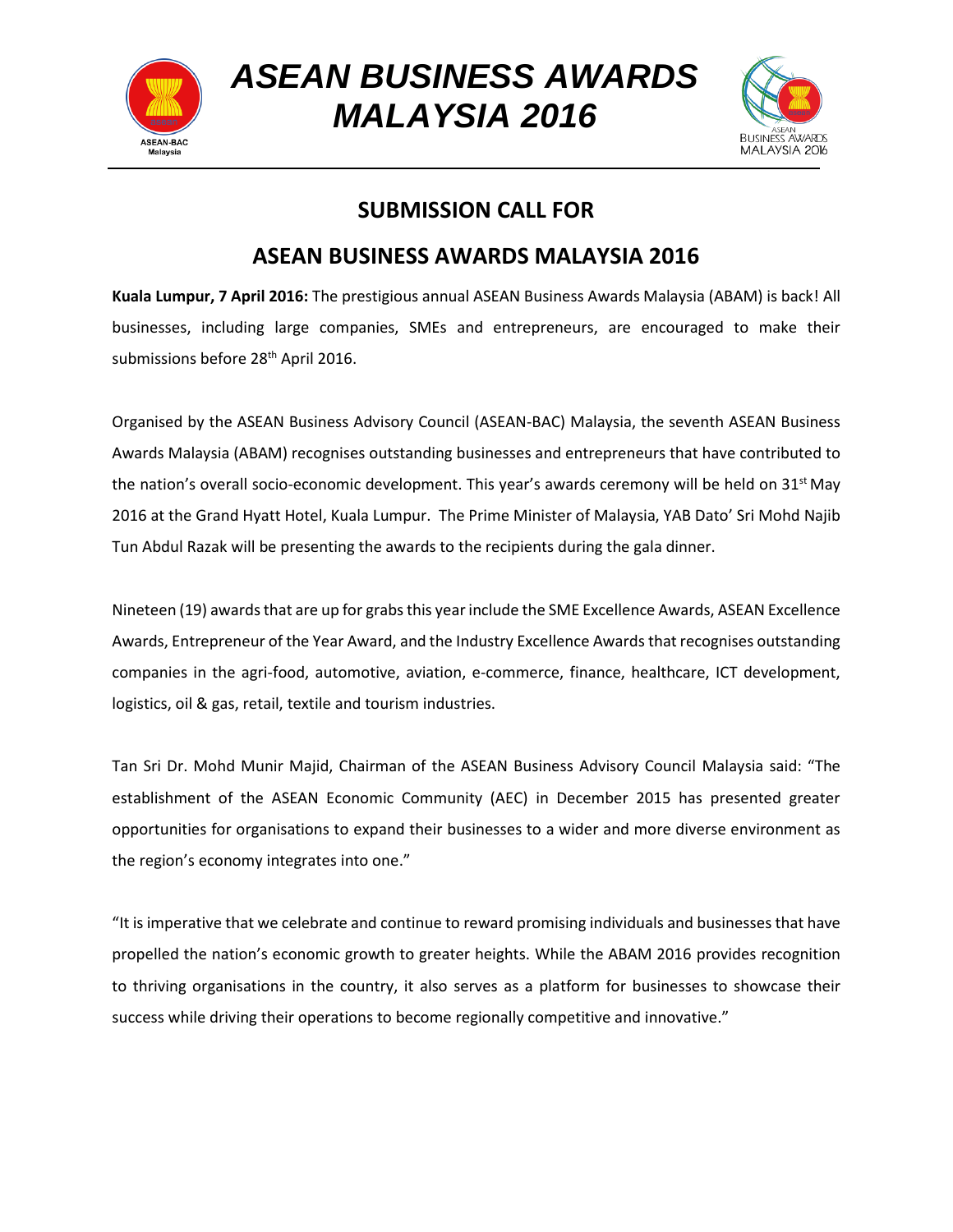

## *ASEAN BUSINESS AWARDS MALAYSIA 2016*



In an effort to sustain the region's economic integration, honouring outstanding individuals and companies operating in the country highlights ASEAN-BAC Malaysia's role in assisting businesses to have an enhanced understanding of the ASEAN market holistically.

Recipients of the ABAM 2016 will also stand a chance to compete on the regional stage with ASEAN's best at the upcoming ASEAN Business Awards (ABA) 2016 in Laos at the end of this year.

Malaysia aced at last year's ASEAN Business Awards (ABA) 2015, when eight (8) out of the total of twenty one (21) contested awards went to Malaysian companies; DRB-Hicom Berhad, AirAsia Berhad, QL Resources Berhad, Kossan Rubber Industries Bhd., Pointray (Malaysia) Sdn. Bhd., ProEight Sdn. Bhd., ViTrox Technologies Sdn. Bhd., and VG Offshore Containers International (M) Sdn. Bhd. . Three (3) out of four (4) SME Excellence Awards went to Malaysian companies, defeating participants from nine other ASEAN countries. Malaysia's Tan Sri Rafidah Aziz was the recipient of the inaugural ASEAN Business Advisory Council's ASEAN Lifetime Achievement Award.

Interested individuals and business organisations can submit their entries for ABAM 2016 onlineat [www.aseanbac.com.my](http://www.aseanbac.com.my/) latest by 28<sup>th</sup> April 2016.

For more information, please contact:

#### **ASEAN-BAC Malaysia Secretariat**

Unit 9-1, 9th Floor, West Wing, Menara MATRADE, Jalan Sultan Haji Ahmad Shah, 50480 Kuala Lumpur, Malaysia

T: + 603 6211 2511

Email: [secretariat@aseanbex.com](mailto:secretariat@aseanbex.com)